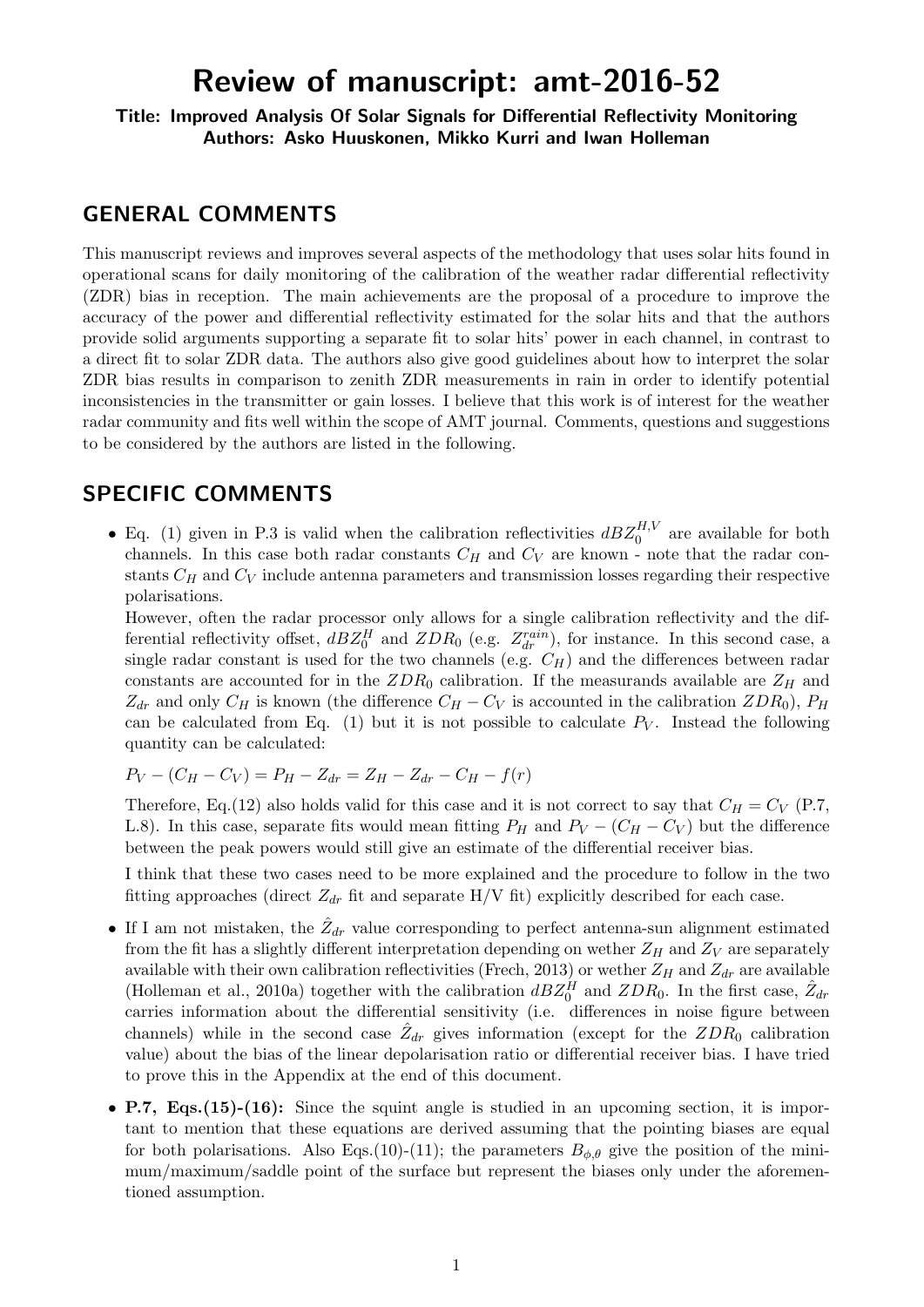- **P.6-7, Section 3.3:** I suggest that this section is reordered for clarity and rigour; it should start with Eq.  $(12)$  to arrive at Eq.  $(8)$ , since the latter model is the result of subtracting the two paraboloid surfaces. Then, Equation sets  $(9)-(11)$  and  $(13)-(16)$  could be joined in a single set. Having Eqs.(13)-(14) before the sentence in lines 18-19 would also be helpful. In addition, the first paragraph of the section may be moved after the mathematical derivation so that is easier to understand the qualitative description of the left panel in Figure 2.
- **P.8, Fig.4:** The median estimate (red) and the mean estimate (green) lines overlap but their corresponding window upper and lower widths are not at the same distance from each other. There seems to be an inconsistence in the green lines drawn for the mean.
- P.9, L.8-9: I could not find the solar hit rejection explained in sentence "In addition solar hits with standard deviation ..." in the references given at the beginning of the paragraph. Do you apply it for the present work only? If so, maybe it should be explained or this sentence should be placed later in the section. Also, what is approximately the standard deviation expected for a solar hit?
- P.9, L.11-12: Just a "picky" comment: the method of removing outliers using the fit curve as reference may fail also when there is a single outlier but "badly located" so that it alone biases the fit curve. This is implied in the sentence just afterwards "The results are further improved ..." but may be interesting to mention it explicitly.
- **P.10, L.26:** For clarity, this sentence may be extended to explain that, after the estimation of the width and the filtering, the mean value for ranges  $> 50 \text{ km}$  is computed.
- P.10, L.28-30: Another reason to use a fixed width may be that at low elevations there might be too few (or none, depending on the maximum range) range bins at high altitudes available for estimation of the filtering window width.
- **P.10, L.30:** Could you give a value for the fixed window width recommended for filtering (e.g. the one estimated using data at high altitudes in the analysis in Fig. 4)?
- **P.9-10, Section 4.1:** I think it would be interesting to provide further evidence on how the proposed filtering increases the number and quality of the solar hits, to support what is stated in P.2 L.15-16. For example, are the fit estimates more stable or the RMSE of the fit lower when applying the proposed quality control? This is somewhat accomplished in P.14, L.2-6 but comparisons of the number of hits and standard deviation for the same dataset before and after the quality control may be desirable.
- P.11, L.7-9: I think the 3-parameter fit with fixed pointing may give biased results if there is a significant squint angle (from the reasoning in the comment above for P.7, Eqs.(15)-(16)).
- P.11, L.12: In this sentence it is not clear which methods are compared. The first method described (the one used in Holleman et al. (2010a)) is not analysed. Maybe this should be explicitly mentioned in case the reader expects to find it among the methods compared in Fig. 6.
- P.12, L.5-6: The sentence "For surfaces ... is one of the fit parameters" is a very good point and hints to a very strong argument to support the separate fit for the horizontal and vertical channels. Even if it is further discussed in the conclusions, I think it would be beneficial to put more stress in this reasoning at this point of the manuscript. The case described (constant surface) corresponds to an extreme case of ill-conditioning of the inverse problem in Eq.(8) (there are more parameters in the model than needed to explain the observations). This example also indicates that fitting Eq.(8) is not an appropriate methodology for routine usage, since the wellconditioning of the problem depends on the magnitude of the differences between the horizontal and vertical widths, which may change in time and from radar to radar.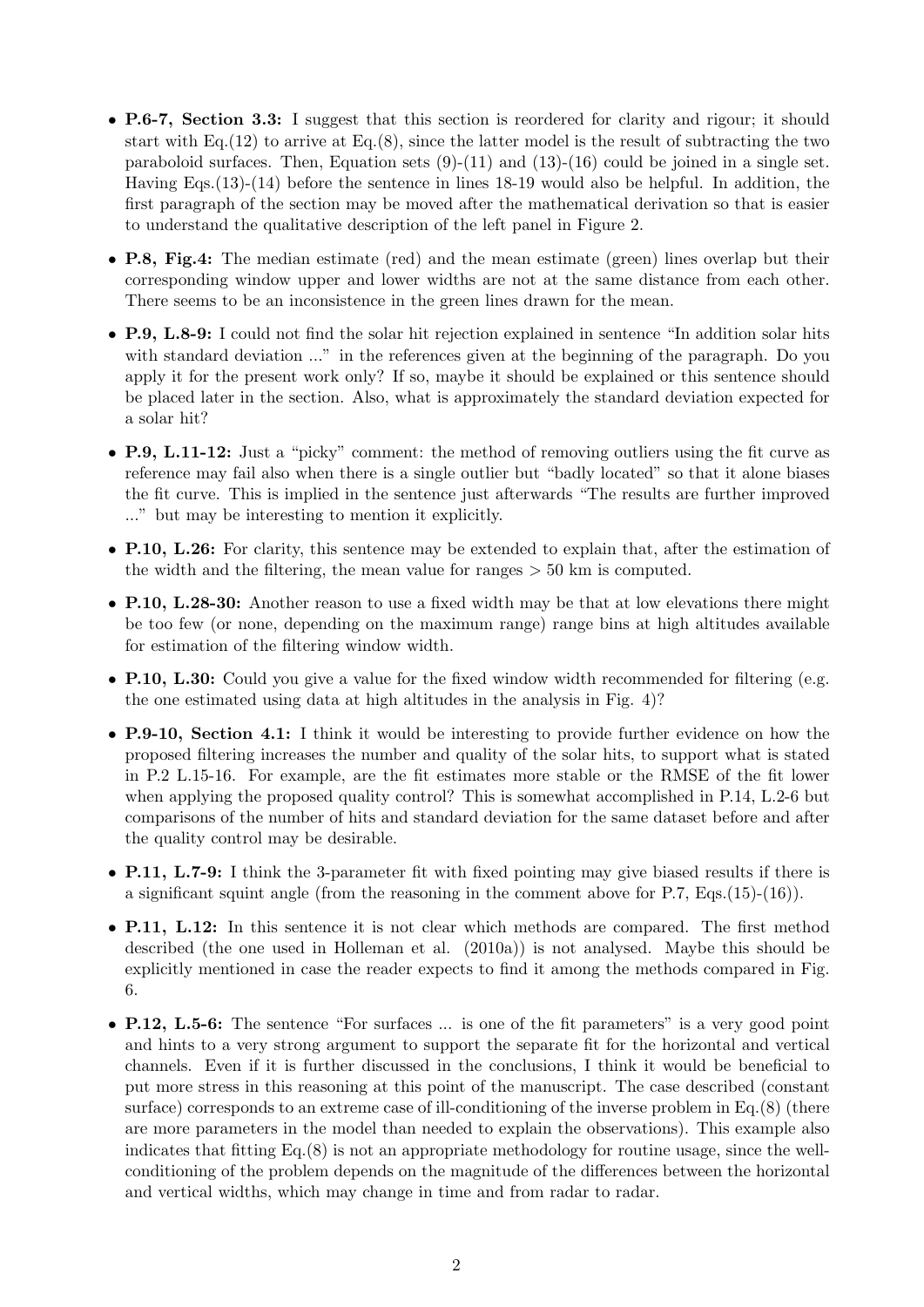- **P.11-14, Section 4.2:** Could you specify which measurands were available for the calculations in this section?
- P.15, L.16-17: If I am getting it right, assumed that the antenna gains are correct and that the bias corresponds to inaccurate transmitter losses, then this bias is systematic for the reflectivity values and should not affect the estimation of the pointing errors or the squint angle.

## TECHNICAL CORRECTIONS

**P.1, L.1:** Suggest something like "refined" or "optimised" instead of "developed"

- **P.1, L.3:** Suggested, for clarity, something like: "... rain and clutter contaminated gates ... "
- P.1, L.4-5: I think that it is not clear to which analyses this sentence refers

**P.1, L.6:** "differential reflectivity offset/bias"?

**P.1, L.13:** Suggested: "Several methods for  $Z_{dr}$  calibration exist ..."

P.1, L.23: "normal radar operations do not need to be stopped"

- P.2, L.1: Suggested: "antenna alignment information"
- P.2, L.3: "introduced the on-line method for the solar"
- P.2, L.6: Suggest to remove the comma after "pointing"

P.2, L.22: "where the six elevations"? Or are there more elevations below 9° that are not scanned at single PRF?

P.2, L.22: "Every 5 minutes"

P.2, L.25: Suggest to add a comma after "For convenience"

P.2, L.24-25: Suggest to change the order of the sentence for clarity: "now two new radars have been added to the network and all radars except one are polarimetric"

P.2, L.29: Suggest to add a comma after "method"

P.3, L.1: Suggested: "increase with range"

P.4, L.5: "which is slightly"

P.4, L.5: Maybe a brief explanation here of why the distribution is wider in azimuth?

**P.5, L.1-3:** Suggest moving these sentences "We assume ... by the least squares method" to L.6 after "... vertical polarisations" and before "The elevation width ...", because the relation of the parameters to the widths and biases is explained afterwards.

P.5, L.5: Suggested: "... these parameters may be different ..."

P.6, L.3: Suggested: "the distribution has the form"

P.6, L.8: Lacks a space after the point

P.6, L.20: The "powers" term in this sentence may lead to confusion since Eq.(2) is a polynomial equation. Maybe something like "we can substitute the powers in Eq.  $(12)$  using Eq.  $(2)$ "

P.7-9: Suggest to structure subsection 3.4 as a separate section; e.g. one section dealing with sun calibration and the next with rain calibration.

P.8, L.10: "Because of the transient effect"

P.10, L.4: Lacks a space after the point

P.10, L.7: "devise" here instead of "device"

P.10, L.9: Suggested: "and this power together with ..."

P.10, L.17: Do you mean "rain contamination" here?

**P.11, L.5:** Is it Eq.(8) here?

P.14, L.3: The degree units should be dB instead

P.14, L.4: "than the 0.2 dB"

P.14, L.5: "or the 0.05 dB"

**P.14, L.5:** "probably due to ..."